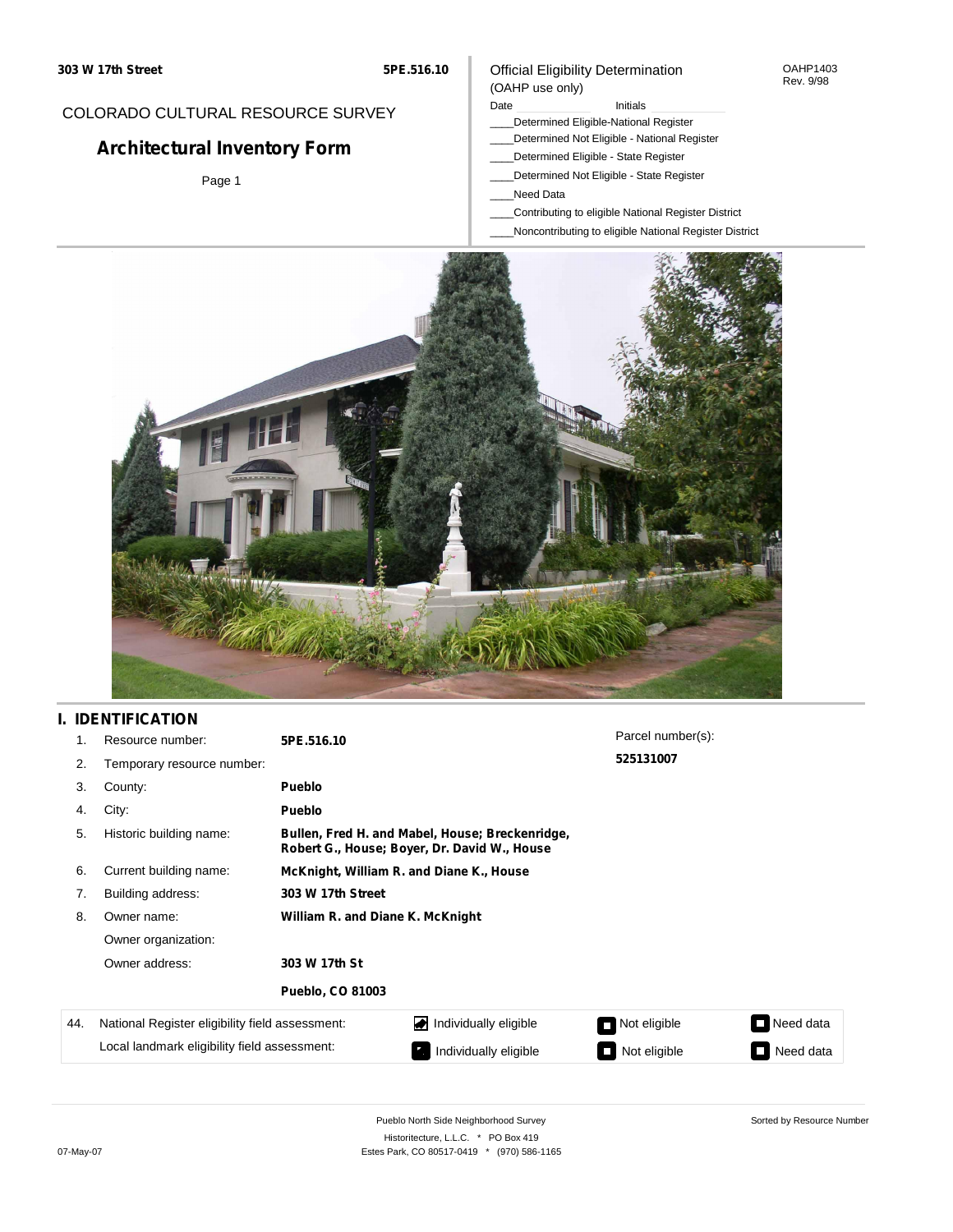Sorted by Resource Number

## **Architectural Inventory Form**

Page 2

### **II. GEOGRAPHIC INFORMATION**

| 9.  | P.M.                |     | 6th             |    |           | Township:        |       | <b>20S</b>                       |    |           |           | Range:            | 65W |         |
|-----|---------------------|-----|-----------------|----|-----------|------------------|-------|----------------------------------|----|-----------|-----------|-------------------|-----|---------|
|     |                     | SE. | 1/4             | οf | <b>NW</b> | 1/4              | of SE | 1/4                              | of | <b>NE</b> | 1/4       | of Section        |     | 25      |
| 10. | UTM reference zone: |     |                 |    | 13        |                  |       |                                  |    |           |           |                   |     |         |
|     | Easting:            |     |                 |    |           | 534112           |       |                                  |    |           | Northing: |                   |     | 4237064 |
| 11. |                     |     | USGS quad name: |    |           | Northeast Pueblo |       |                                  |    |           | Scale:    |                   |     | 7.5     |
|     | Year:               |     |                 |    |           | 1974)            |       | 1961 (Photorevised 1970 and      |    |           |           |                   |     |         |
|     | 12. $Lot(s)$ :      |     |                 |    |           |                  |       | Lots 25 to 28; Block 24          |    |           |           |                   |     |         |
|     | Addition:           |     |                 |    |           |                  |       | <b>Henry C. Brown's Addition</b> |    |           |           | Year of addition: |     | 1889    |

13. Boundary description and justification:

The boundary, as described above, contains but does not exceed the land historically associated with this property.

Metes and bounds exist:

П

### **III. ARCHITECTURAL DESCRIPTION**

| 14. | Building plan (footprint, shape):    | L-Shaped Plan                        |                       |
|-----|--------------------------------------|--------------------------------------|-----------------------|
|     | Other building plan descriptions:    |                                      |                       |
| 15. | Dimensions in feet (length x width): | 1,762 square feet                    |                       |
| 16. | Number of stories:                   | $\overline{2}$                       |                       |
| 17. | Primary external wall material(s):   | <b>Stucco</b>                        | Other wall materials: |
| 18. | Roof configuration:                  | <b>Hipped Roof/Cross Hipped Roof</b> |                       |
|     | Other roof configurations:           |                                      |                       |
| 19. | Primary external roof material:      | <b>Asphalt Roof/Composition Roof</b> |                       |
|     | Other roof materials:                |                                      |                       |
| 20. | Special features:                    | Fence                                |                       |
|     |                                      | <b>Balcony</b>                       |                       |
|     |                                      | <b>Garage/Attached Garage</b>        |                       |
|     |                                      | Chimney                              |                       |
|     |                                      | Porch                                |                       |
|     |                                      | <b>Window/Segmental Arch</b>         |                       |

#### 21. General architectural description:

Oriented to the south, this house rests on a light-gray painted, concrete foundation, pierced by 1-beside-1-light, sliding-sash basement windows, with white vinyl frames. Windows are generally 4- to 12-light, double-hung sash, with white-painted wood frames. Those opening in the front (south) façade have flanking, black, louvered shutters. Large, single-light picture windows pierce either end of the nearly symmetrical façade's first story. The first story of the west elevation has paired, single-light casement windows, with white vinyl frames. Enclosing the solarium on the west elevation are paired, 8-light casement windows, with transoms filling the space between the top of the casements and the bottom of the segmental arches. The windows at the center of the solarium's east elevation and in its north and south elevations have flanking sidelights. Buttresses protrude from the corner of the solarium. Additional picture and single-light casement windows open in the rear (north) elevation and in the north end of the east elevation. A domed portico protrudes from the center of the façade. It has a halfcircular concrete floor. The supports are white-painted, fluted, wood lonic columns and pilasters. The portico has an elaborate,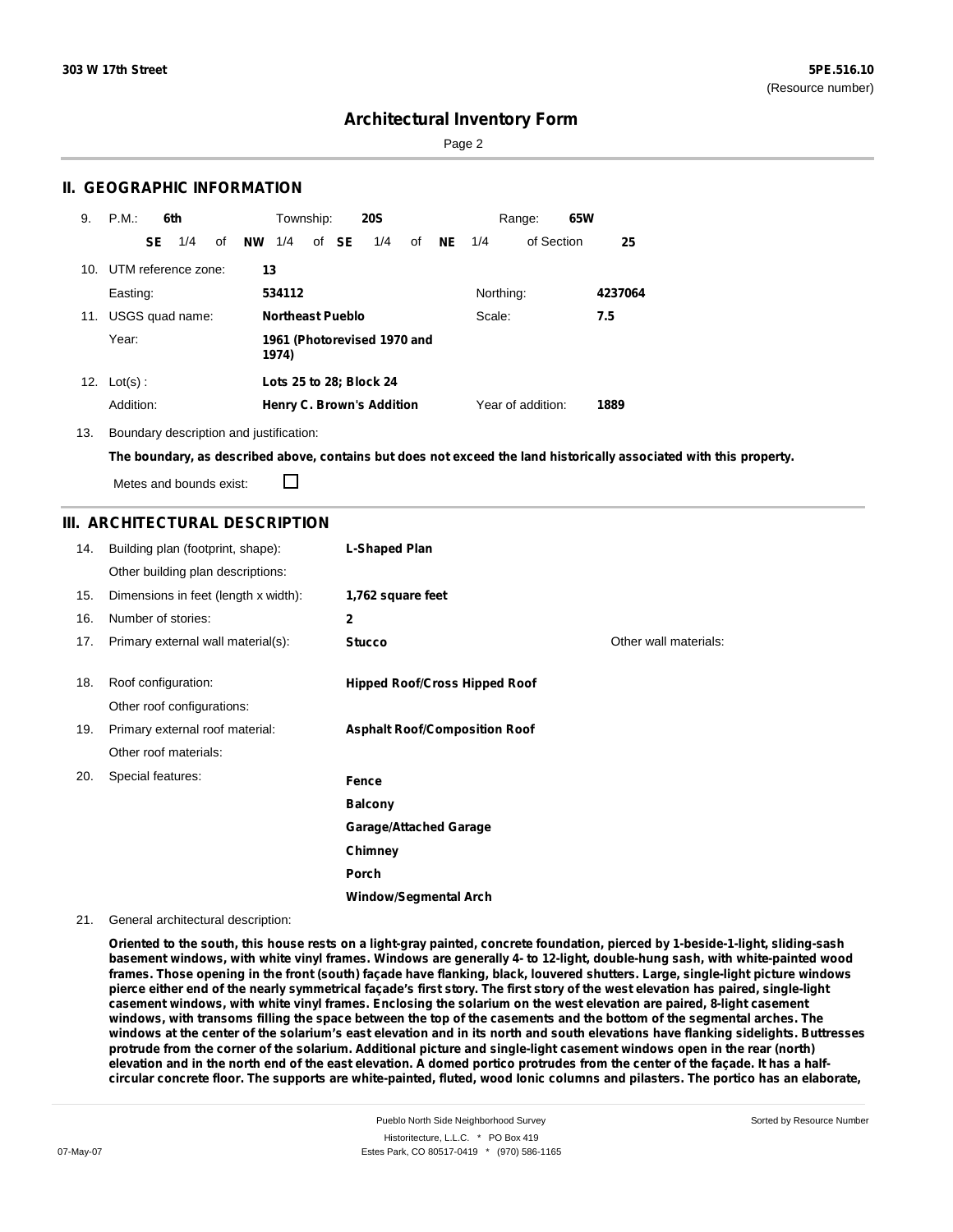Page 3

dentiled cornice. The structure shelters the principal doorway, which hosts a single-light, oak-frame door, opening behind a white, aluminum-frame storm door. Another doorway opens in the west elevation. Opening in the north elevation of the solarium are paired, 10-light, glass-in-wood-frame doors, painted white, with flanking sidelights and a segmental arch transom. Approaching the doors are 2 concrete steps. Above the solarium is a balcony, surrounded by a wrought-iron railing. A doorway opens in the south end of the east elevation's second story to provide access to the balcony. Paired, 10-light doors also open in the north end of the east elevation's second story. They open onto a shallow platform, with a black, wrought-iron railing. Another 10-light door provides access to the roof above the single-car garage, attached to the rear (north) elevation. It hosts a 10-light, glass-in-wood-frame door, painted white, with flanking sidelights and a segmental arch transom. The garage, accessed from Court Street, has a gray-painted, overhead retractable garage door. Gray asphalt shingles cover the cross-hipped roof, **and the rafter ends are exposed. An engaged chimney protrudes from the east elevation.**

22. Architectural style:

22. **Late 19th And 20th Century Revivals/Mediterranean Revival**

Other architectural styles:

Building type:

23. Landscape or special setting features:

This property is located on terrain sloping downward from west to east, with an elevation of around 4,700 feet above mean sea level. The neighborhood features modest, one- and two-story houses and large, multi-story commercial buildings associated with the adjacent Parkview Medical Center. Setbacks from West 17th Street are generally the same on this block. This property is situated on the northwest corner of West 17th and Court streets. Separating the streets from the sidewalks is a grasscovered strip. A planted-grass yard, with mature landscaping, covers the lot. Flanking the front yard is a concrete retaining wall, while a concrete wall, topped by a wrought-iron fence, surrounds the rest of the property. A fountain is located at the southwest corner of the property. The southeast corner hosts a statue of a boy playing a pan flute. At the same corner is a wrought-iron lamp standard. The back yard and rear elevation of the house resemble a court or peristyle surrounding a **swimming pool.**

- 24. Associated buildings, features or objects:
	- 1 : Type: **Gazebo**

Describe: **An open, octagonal gazebo is located northwest of the house. It has white-painted wood supports and balustrades. A copula crowns the roof, which is covered in black asphalt shingles.**

### **IV. ARCHITECTURAL HISTORY**

| 25. | Date of Construction:  | Estimate:                        | Actual: | 1914                                                                                          |
|-----|------------------------|----------------------------------|---------|-----------------------------------------------------------------------------------------------|
|     | Source of Information: |                                  |         | Pueblo County Office of Tax Assessor. Property information card [internet].                   |
| 26. | Architect:             | unknown                          |         |                                                                                               |
|     | Source of information: |                                  |         |                                                                                               |
| 27. | Builder:               | unknown                          |         |                                                                                               |
|     | Source of information: |                                  |         |                                                                                               |
| 28. | Original Owner:        | Fred H. Bullen                   |         |                                                                                               |
|     | Source of information: | Co. consulted 1886 through 2003. |         | Pueblo City Directory. Pueblo, Co.; Salt Lake City; Kansas City, Mo.; and others: R.L. Polk & |

29. Construction history:

According to Pueblo County Tax Assessor records, this building was constructed in 1914. An analysis of the style, materials, and historical records corroborates this date. The only notable alterations have been the replacement of basement windows and those in the rear elevation, as well as the construction of the rear courtyard. This house has not been notably altered since **its construction.**

30. Location: **original** Date of move(s):

#### **V. HISTORICAL ASSOCIATIONS**

31. Original use(s): **Single Dwelling**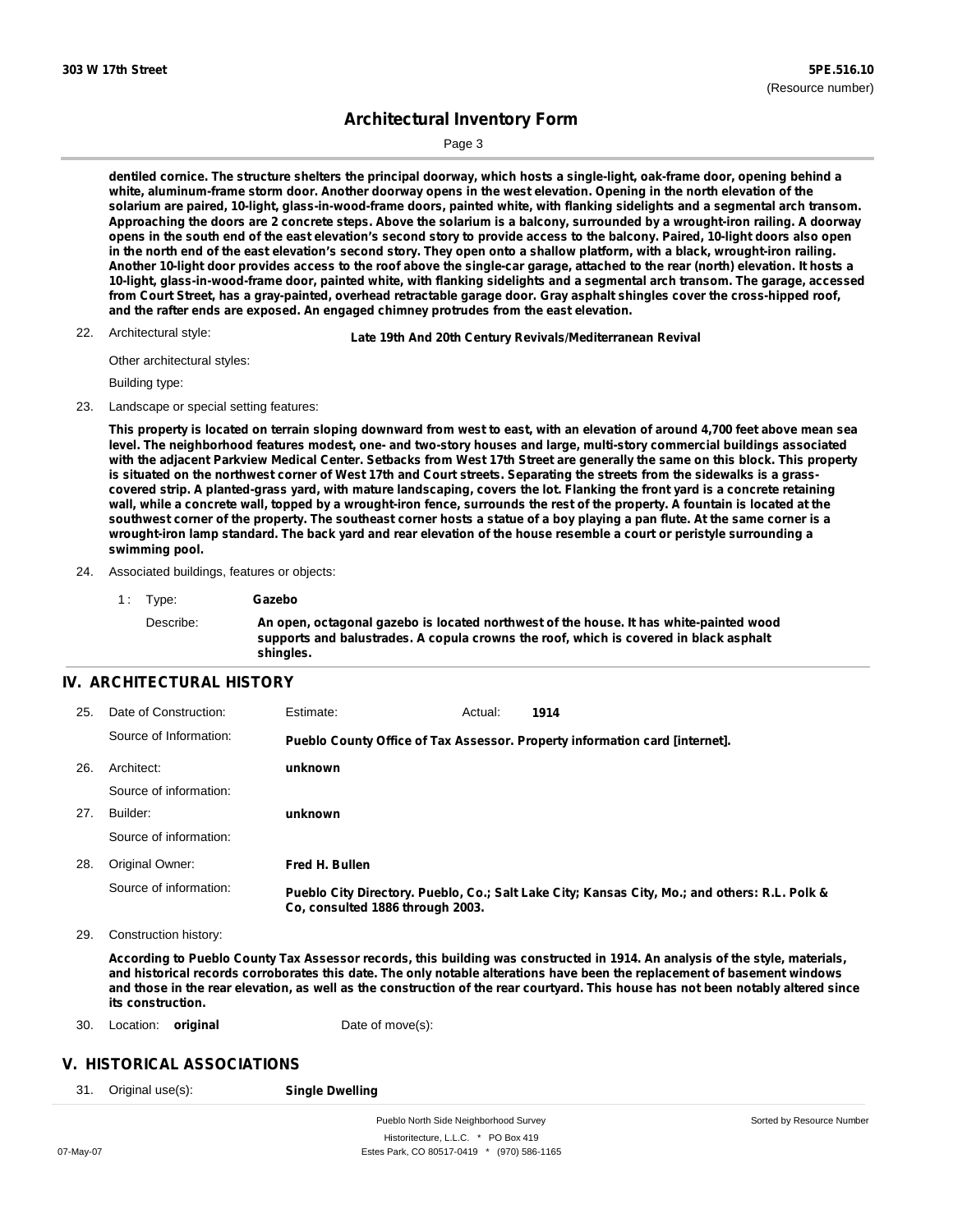Page 4

| 32. | Intermediate use(s): | <b>Single Dwelling</b> |
|-----|----------------------|------------------------|
| 33. | Current use(s):      | <b>Single Dwelling</b> |
| 34. | Site type(s):        | Residence              |

35. Historical background:

The first owner and resident of this house, constructed in 1914, was Fred H. Bullen, founder and president of the Bullen Bridge Company. In 1892, Fred Bullen moved the headquarters of his namesake bridge construction company from Kansas to Pueblo, later changing the firm's name to the Pueblo Bridge & Construction Company. The firm constructed many bridges throughout Pueblo and the western United States. He also established the Fountain Sand & Gravel Company, which operated the first premixed concrete plant in Pueblo and later entered the pre-stressed concrete business. This house may have been constructed as a showplace for the domestic application of concrete. (It appears to be constructed of formed concrete covered in stucco, **but further investigation may be needed to confirm this.)**

Fred Bullen was born in Kansas around 1869. His wife, Mabel Eliza Babcock, was born around 1871 in New York. They married **circa 1889 and had three children: Edith Donaghy, Joseph A. Bullen, and Margaret Walsh.**

Mabel Bullen was a zealous Pueblo historian, compiling seven large scrapbooks covering people and events from 1803 through 1944, and leading the historical research committee of the Pueblo Chapter of the Daughters of the American Revolution. She authored numerous book chapters and articles, and was a pioneer in local historic preservation, leading a passionate fight in 1939 to save the Zan Hicklin homestead, on Hayden Ranch, in Crow, Colorado. Fred Bullen died on December 6, 1940, and Mabel on May 20, 1956. The Bullen family resided in this particular house only briefly, eventually moving **to 306 West 18th Street (5PE.516.17).**

From around 1919 until his death in 1938, the owner was Robert G. Breckenridge, a manufacturer of flour. He was born around 1865 in Pennsylvania. His wife, Jennie Breckenridge, was born around 1872 in Kansas. Together they had three children: Robert G. Breckenridge, Jr.; Mrs. J.W. Thompson; and Mrs. Malcolm Evans. The family resided at this address with a maid and lodger. The elder Robert Breckenridge was active in Republican politics, attending the 1936 Republican National Convention as **a delegate. He died on July 5, 1938.**

Around 1940, the owner and resident was Everett E. Crisman. Prior to 1945, Dr. David W. Boyer acquired the house and lot and lived here until his retirement nearly 30 years later. He was born on October 25, 1904, in Kingman, Kansas, and spent his boyhood in Kingman, Salina, and Wichita, Kansas. He graduated from Southwestern University, in Winfield, Kansas, in 1925. After working in the life insurance business for a period, Boyer received his master's degree in science at the University of Wichita. In December 1933 he graduated from the Northwestern University School of Medicine. Dr. Boyer interned at Passavante Memorial Hospital before his orthopedic residency at the New Jersey Orthopedic Hospital, now Orange Memorial **Hospital, in Orange, New Jersey.**

David Boyer married Francis Pannill Taylor on June 12, 1936, in Winchester, Virginia. They moved to Pueblo in May 1937 when Dr. Boyer became an orthopedic surgeon at Corwin Hospital and later, chief of staff of St. Mary-Corwin Hospital. In 1943, he became assistant chief surgeon for the CF&I Steel Corporation and, in 1948, was promoted to chief surgeon. He remained in **this position until 1969 and retired from private practice in 1974.**

Dr. Boyer was a member of many local, state, and national medical associations, as well as a leader in many of Pueblo's fraternal organizations. He also served as a director of the Minnequa Bank of Pueblo. The Boyers had three children: Elizabeth Boyer Puls; Dr. David W. Boyer, Jr.; and Catherine Boyer Lo Presti. The elder Dr. Boyer died on September 19, 1977.

Roy I and Irma Jean Gordon purchased this property around 1980. Robert J. Nicoletti acquired the house and lot in 1983, selling them to John A. and Cindy L. Boerner in 1988. Cindy Boerner, in turn, sold the property to John C. and Susanne King in 1992.

The Kings had hoped to transform this property into a bed and breakfast. But their dream turned into a nightmare when, on **November 26, 1996, a malfunctioning furnace filled the basement--where their two young daughters slept--with carbon monoxide. The incident left 12-year-old Lori with severe carbon monoxide poisoning and killed 7-year-old Heather.**

John W. and Kathleen C. Ulett purchased the house and lot from the Kings in 1999, selling them in 2001 to William E. and Diane **K. McKnight, the current owners and residents.**

Sources of information: 36.

**Pueblo County Office of Tax Assessor. Property information card [internet].**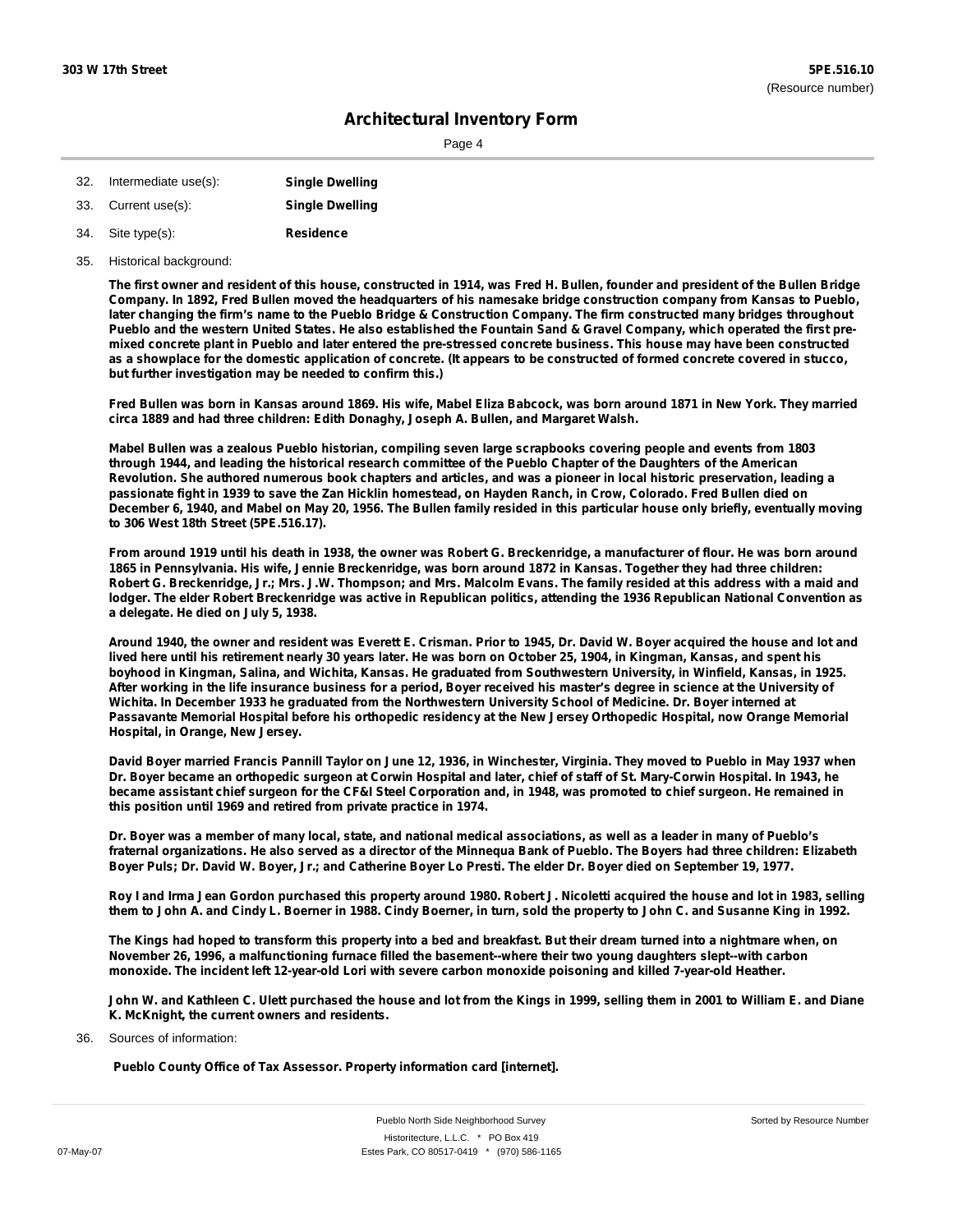Page 5

**Pueblo City Directory. Pueblo, Co.; Salt Lake City; Kansas City, Mo.; and others: R.L. Polk & Co, consulted 1886 through 2003.**

**Sanborn Fire Insurance Maps (for Pueblo, Colorado). New York: Sanborn Map and Publishing Co., 1883, 1886, 1889, 1893, 1904-05, 1904-51, and 1904-52.**

**"Bullen (Fred H.)" [obituary]. Pueblo Chieftain, 7 January 1940, p. 8.**

**"Breckenridge (Robert G.)" [obituary]. Pueblo Chieftain, 5 July 1938, p. 2.**

**"Dr. David W. Boyer, M.D." [obituary]. Pueblo Chieftain, 21 September 1977, p. 15B.**

**U.S. Census of 1910. Precinct 1, Pueblo, Pueblo County, Colorado. Sheet 11A.**

**Padilla, Yvette S. "Carbon monoxide poisoning victim had a zest for life." Pueblo Chieftain, 4 December 1996.**

**"Bullen (Fred H.)" [obituary]. Pueblo Chieftain, 7 January 1940, p. 8.**

**Bullen, Mabel. Correspondence file in the Western Research Collection, Robert Hoag Rawlings Public Library, Pueblo, Colo.**

**Munch, J. Colorado Cultural Resource Survey, Architectural/Historical Component Form (no. 618), August 1981.**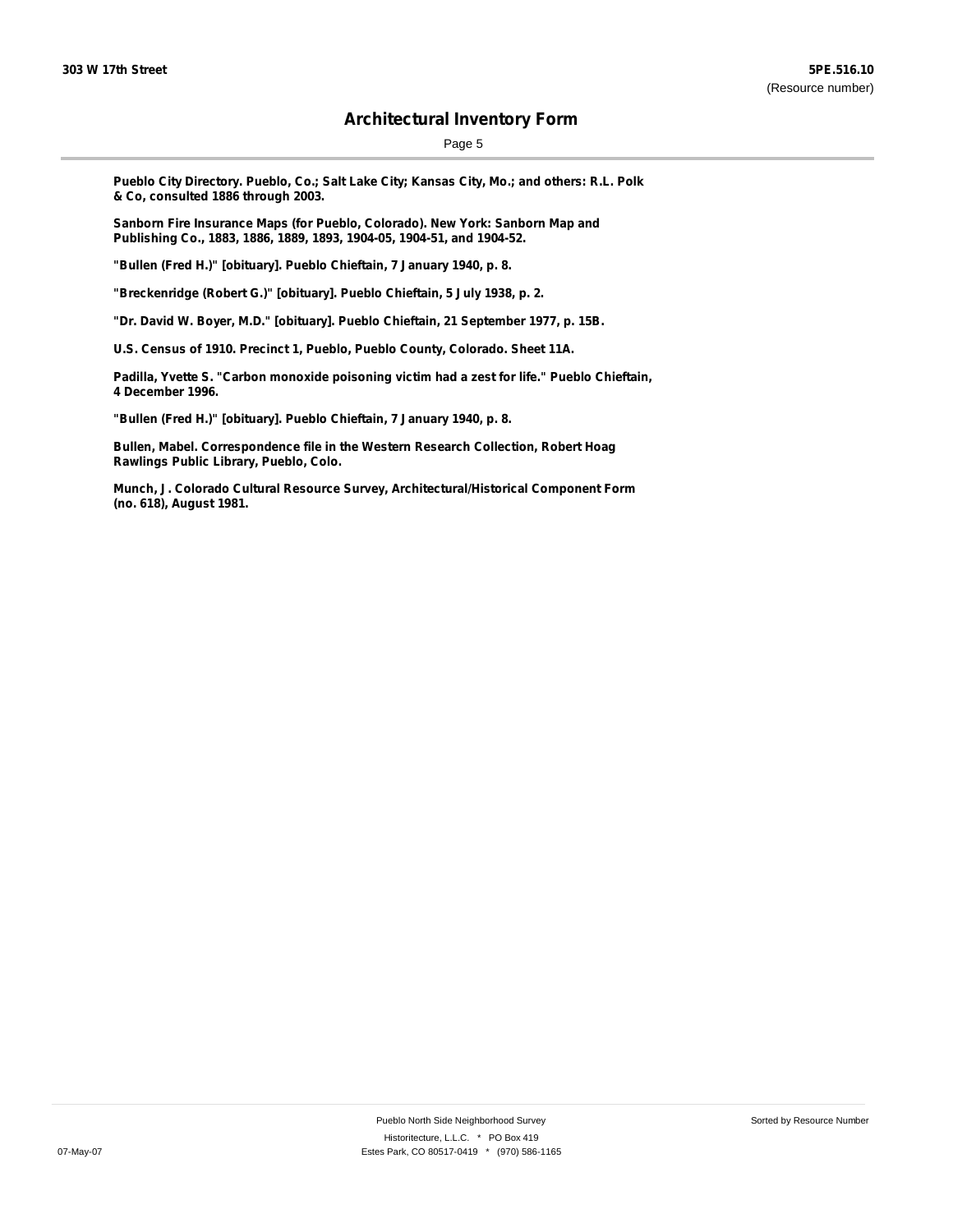Page 6

|     | <b>VI. SIGNIFICANCE</b>                                                                                                                                             |                                              |  |  |     |                                                                                                                     |  |  |  |  |
|-----|---------------------------------------------------------------------------------------------------------------------------------------------------------------------|----------------------------------------------|--|--|-----|---------------------------------------------------------------------------------------------------------------------|--|--|--|--|
| 37. | Local landmark designation:<br>Designation authority:                                                                                                               | Yes $\Box$                                   |  |  | No. | $\mathcal{F}_\alpha$                                                                                                |  |  |  |  |
|     | Date of designation:                                                                                                                                                |                                              |  |  |     |                                                                                                                     |  |  |  |  |
| 38. | Applicable National Register criteria:                                                                                                                              |                                              |  |  |     |                                                                                                                     |  |  |  |  |
|     |                                                                                                                                                                     |                                              |  |  |     |                                                                                                                     |  |  |  |  |
|     | 丙<br>B. Associated with the lives of persons significant in our past.<br>$\Box$                                                                                     |                                              |  |  |     | A. Associated with events that have made a significant contribution to the broad pattern of our history.            |  |  |  |  |
|     |                                                                                                                                                                     |                                              |  |  |     | C. Embodies the distinctive characteristics of a type, period, or method of construction, or represents the work    |  |  |  |  |
|     | components may lack individual distinction.                                                                                                                         |                                              |  |  |     | of a master, or that possess high artistic values, or represents a significant and distinguished entity whose       |  |  |  |  |
|     |                                                                                                                                                                     |                                              |  |  |     | D. Has yielded, or may be likely to yield, information important in history or prehistory.                          |  |  |  |  |
|     | Qualifies under Criteria Considerations A through G (see manual).<br>$\mathcal{L}_{\mathcal{A}}$                                                                    |                                              |  |  |     |                                                                                                                     |  |  |  |  |
|     | Does not meet any of the above National Register criteria.                                                                                                          |                                              |  |  |     |                                                                                                                     |  |  |  |  |
|     | <b>Pueblo Standards for Designation:</b>                                                                                                                            |                                              |  |  |     |                                                                                                                     |  |  |  |  |
|     | 1a. History                                                                                                                                                         |                                              |  |  |     |                                                                                                                     |  |  |  |  |
|     | $\mathbf{r}_i$                                                                                                                                                      |                                              |  |  |     | Have direct association with the historical development of the city, state, or nation; or                           |  |  |  |  |
|     | <u>1b. History</u>                                                                                                                                                  |                                              |  |  |     |                                                                                                                     |  |  |  |  |
|     | Be the site of a significant historic event; or<br>$\Box$                                                                                                           |                                              |  |  |     |                                                                                                                     |  |  |  |  |
|     | 1c. History<br>о                                                                                                                                                    |                                              |  |  |     | Have direct and substantial association with a person or group of persons who had influence on society.             |  |  |  |  |
|     | <b>2a. Architecture</b>                                                                                                                                             |                                              |  |  |     |                                                                                                                     |  |  |  |  |
|     | Embody distinguishing characteristics of an architectural style or type; or<br>$\Box$                                                                               |                                              |  |  |     |                                                                                                                     |  |  |  |  |
|     | <u> 2b. Architecture</u>                                                                                                                                            |                                              |  |  |     |                                                                                                                     |  |  |  |  |
|     | Be a significant example of the work of a recognized architect or master builder, or<br>$\Box$                                                                      |                                              |  |  |     |                                                                                                                     |  |  |  |  |
|     | 2c. Architecture                                                                                                                                                    |                                              |  |  |     |                                                                                                                     |  |  |  |  |
|     | Contain elements of architectural design, engineering, materials, craftsmanship, or artistic merit which represent a<br>О<br>significant or influential innovation; |                                              |  |  |     |                                                                                                                     |  |  |  |  |
|     | 2d. Architecture                                                                                                                                                    |                                              |  |  |     |                                                                                                                     |  |  |  |  |
|     | О<br>characterized by a distinctive architectural style.                                                                                                            |                                              |  |  |     | Portray the environment of a group of people or physical development of an area of the city in an era of history    |  |  |  |  |
|     | 3a. Geography                                                                                                                                                       |                                              |  |  |     |                                                                                                                     |  |  |  |  |
|     | 3b. Geography                                                                                                                                                       |                                              |  |  |     | Have a prominent location or be an established, familiar, and orienting visual feature of the contemporary city, or |  |  |  |  |
|     | or rarity; or                                                                                                                                                       |                                              |  |  |     | Promote understanding and appreciation of Pueblo's environment by means of distinctive physical characteristics     |  |  |  |  |
|     | 3c. Geography                                                                                                                                                       |                                              |  |  |     |                                                                                                                     |  |  |  |  |
|     | Make a special contribution to Pueblo's distinctive character.<br>$\Box$                                                                                            |                                              |  |  |     |                                                                                                                     |  |  |  |  |
|     | <b>Not Applicable</b>                                                                                                                                               |                                              |  |  |     |                                                                                                                     |  |  |  |  |
|     | Does not meet any of the above Pueblo landmark criteria.<br>п                                                                                                       |                                              |  |  |     |                                                                                                                     |  |  |  |  |
| 39. | Area(s) of Significance:                                                                                                                                            | <b>Social History</b><br><b>Architecture</b> |  |  |     |                                                                                                                     |  |  |  |  |
| 40. | Period of Significance:                                                                                                                                             |                                              |  |  |     | Social History, 1914-1955; Architecture, 1914                                                                       |  |  |  |  |
|     | Level of significance:                                                                                                                                              | National:                                    |  |  |     | Local                                                                                                               |  |  |  |  |

Pueblo North Side Neighborhood Survey Historitecture, L.L.C. \* PO Box 419 07-May-07 Estes Park, CO 80517-0419 \* (970) 586-1165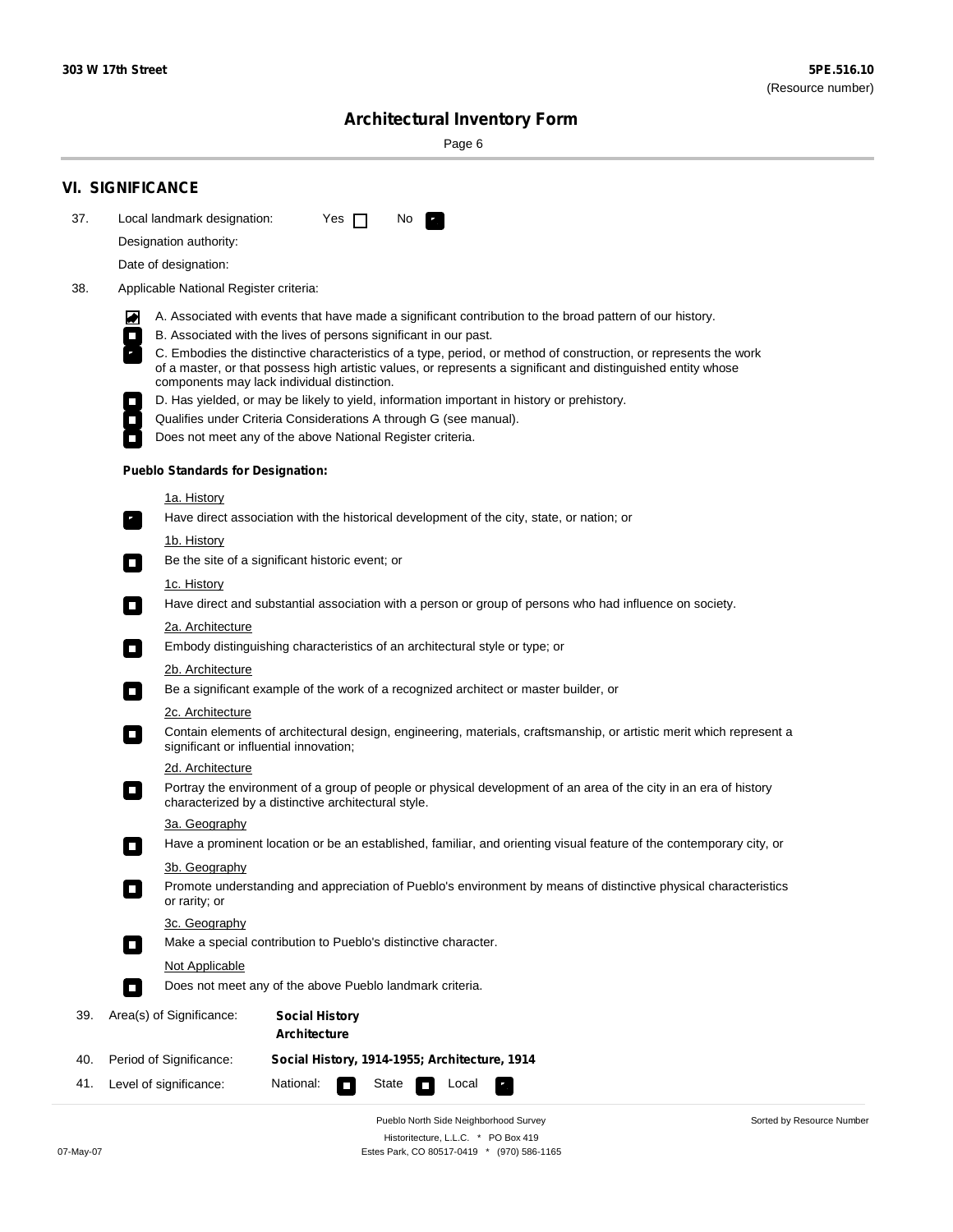Page 7

#### 42. Statement of significance:

This property is significant under National Register criterion A (Pueblo Local Landmark Criterion 1A--history) for its **association with the development of Pueblo's North Side Neighborhood, when the city's professional and entrepreneurial** class moved northward to construct large homes like this one in the latest contemporary suburban styles. The house served as home to business owner Fred Bullen and his wife, historian Mabel Bullen; flourmill owner Robert G. Breckenridge; and prominent physician Dr. David W. Boyer. As well, the house is significant under National Register criterion C (Local **Landmark Criterion 2A--architecture) as an example of the Mediterranean Revival. Character-defining features include the** low-pitched hipped roof, stucco finish, arcaded porch, and casement windows. It may have been constructed as an example of a domestic application of concrete from Bullen's own plant. This property is also significant under Local Landmark Criterion 1C (important individuals) as the longtime home of Dr. Boyer, a prominent Pueblo physcian. The levels of architectural and historical significance, combined with physical integrity, are to the extent that this property could qualify for individual listing in the National Register of Historic Places, the Colorado State Register of Historic Properties, or as a City of **Pueblo Landmark. It is, in any case, a contributing resource within any potential historic district.**

43. Assessment of historic physical integrity related to significance:

Constructed in 1914, this house exhibits a moderately high level of physical integrity relative to the seven aspects of integrity as defined by the National Park Service and the Colorado Historical Society: location, setting, design, materials, workmanship, feeling, and association. The only notable alterations have been the replacement of basement and rearelevation windows. This property retains sufficient physical integrity to convey its architectural and historical significance.

### **VII. NATIONAL REGISTER ELIGIBILITY ASSESSMENT**

| 44. | National Register eligibility field assessment:    | Not eligible<br>Individually eligible                  | $\Box$ Need data |
|-----|----------------------------------------------------|--------------------------------------------------------|------------------|
|     | Local landmark eligibility field assessment:       | $\Box$ Not eligible<br><b>12</b> Individually eligible | $\Box$ Need data |
|     | 45. Is there National Register district potential? | Yes<br>- n<br>No.                                      |                  |

**Pueblo's North Side Neighborhood represents the evolution of the city's professional middle and upper classes. Its diversity of architectural styles and forms directly represents the city's changing economic and cultural climates. As well, the neighborhood is distinctive because it appears to have evolved independently of the area's dominant industry, steel manufacturing.** Discuss:

Yes

Yes **not** Not N/A

No<sub>n</sub>

 $N/A$   $\Box$ 

If there is National Register district potential, is this building contributing:

46. If the building is in existing National Register district, is it contributing:

#### **VIII. RECORDING INFORMATION**

| 47. | Photograph numbers): | <b>CD-ROM Photo Disc: North Side Photos</b><br>File Name(s): 17thstw303                                                       |
|-----|----------------------|-------------------------------------------------------------------------------------------------------------------------------|
|     | Negatives filed at:  | <b>Special Collections</b><br><b>Robert Hoag Rawlings Public Library</b><br>100 East Abriendo Avenue<br>Pueblo, CO 81004-4290 |
| 48. | Report title:        | <b>Pueblo North Side Neighborhood Survey</b>                                                                                  |
| 49. | $Date(s)$ :          | 07/25/05                                                                                                                      |
| 50. | Recorder(s):         | <b>Adam Thomas</b>                                                                                                            |
| 51. | Organization:        | Historitecture, L.L.C.                                                                                                        |
| 52. | Address:             | <b>PO Box 419</b>                                                                                                             |
|     |                      | Estes Park, CO 80517-0419                                                                                                     |
| 53. | Phone number(s):     | (970) 586-1165                                                                                                                |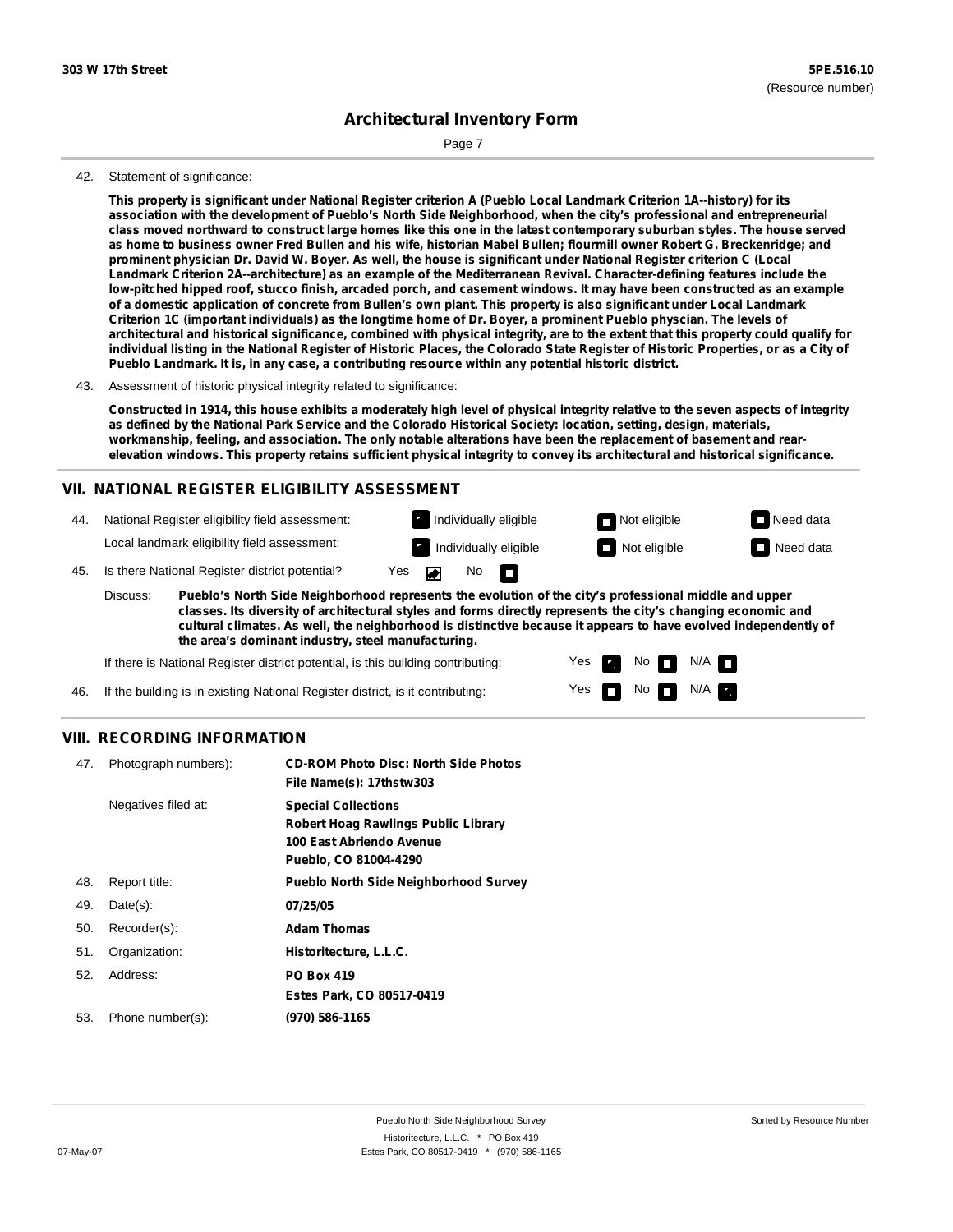

Page 8